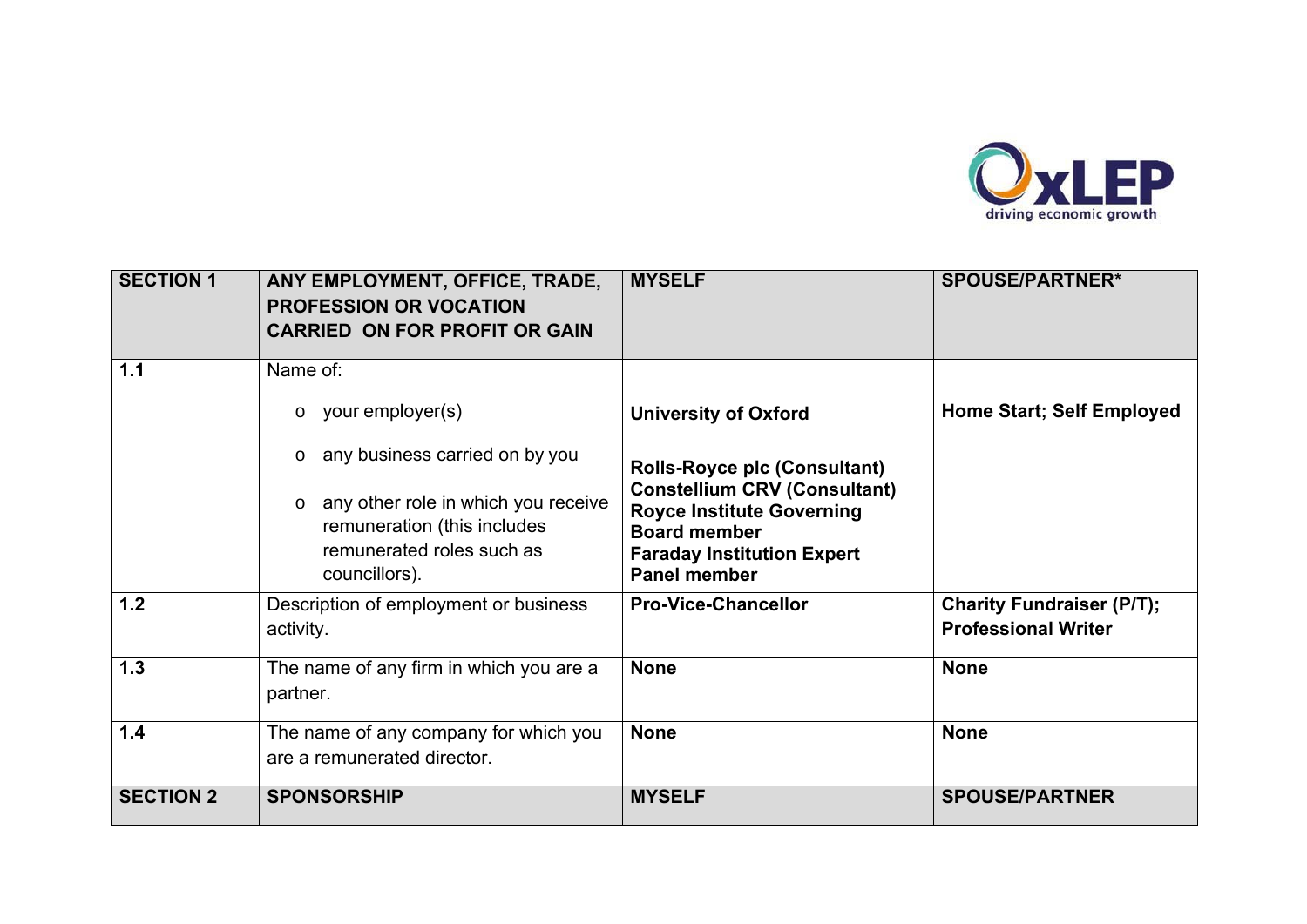| 2.1              | Any financial benefit obtained (other than<br>from the LEP) which is paid as a result of<br>carrying out duties as a Member.<br>This includes any payment or financial<br>benefit from a Trade Union within the<br>meaning of the Trade Union and Labour<br>Relations (Consolidation) Act 1992 (a). | <b>None</b>        | <b>None</b>           |
|------------------|-----------------------------------------------------------------------------------------------------------------------------------------------------------------------------------------------------------------------------------------------------------------------------------------------------|--------------------|-----------------------|
| <b>SECTION 3</b> | <b>CONTRACTS</b>                                                                                                                                                                                                                                                                                    | <b>MYSELF</b>      | <b>SPOUSE/PARTNER</b> |
|                  | Any contract for goods, works or services<br>with the LEP which has not been fully<br>discharged by any organisation named at<br>1.1.                                                                                                                                                               | <b>None</b>        | <b>None</b>           |
|                  | Any contract for goods, works or services<br>entered into by any organisation named<br>at 1.1 where either party is likely to have<br>a commercial interest in the outcome of<br>business being decided by the LEP.                                                                                 | <b>None</b>        | <b>None</b>           |
| <b>SECTION 4</b> | <b>LAND OR PROPERTY</b>                                                                                                                                                                                                                                                                             | <b>MYSELF</b>      | <b>SPOUSE/PARTNER</b> |
|                  | Any interest you or any organisation<br>listed at 1.1 may have in land or property<br>which is likely to be affected by a<br>decision made by the LEP.                                                                                                                                              | OX4 - home address | <b>Same</b>           |
|                  | This would include, within the area of the<br>LEP:                                                                                                                                                                                                                                                  |                    |                       |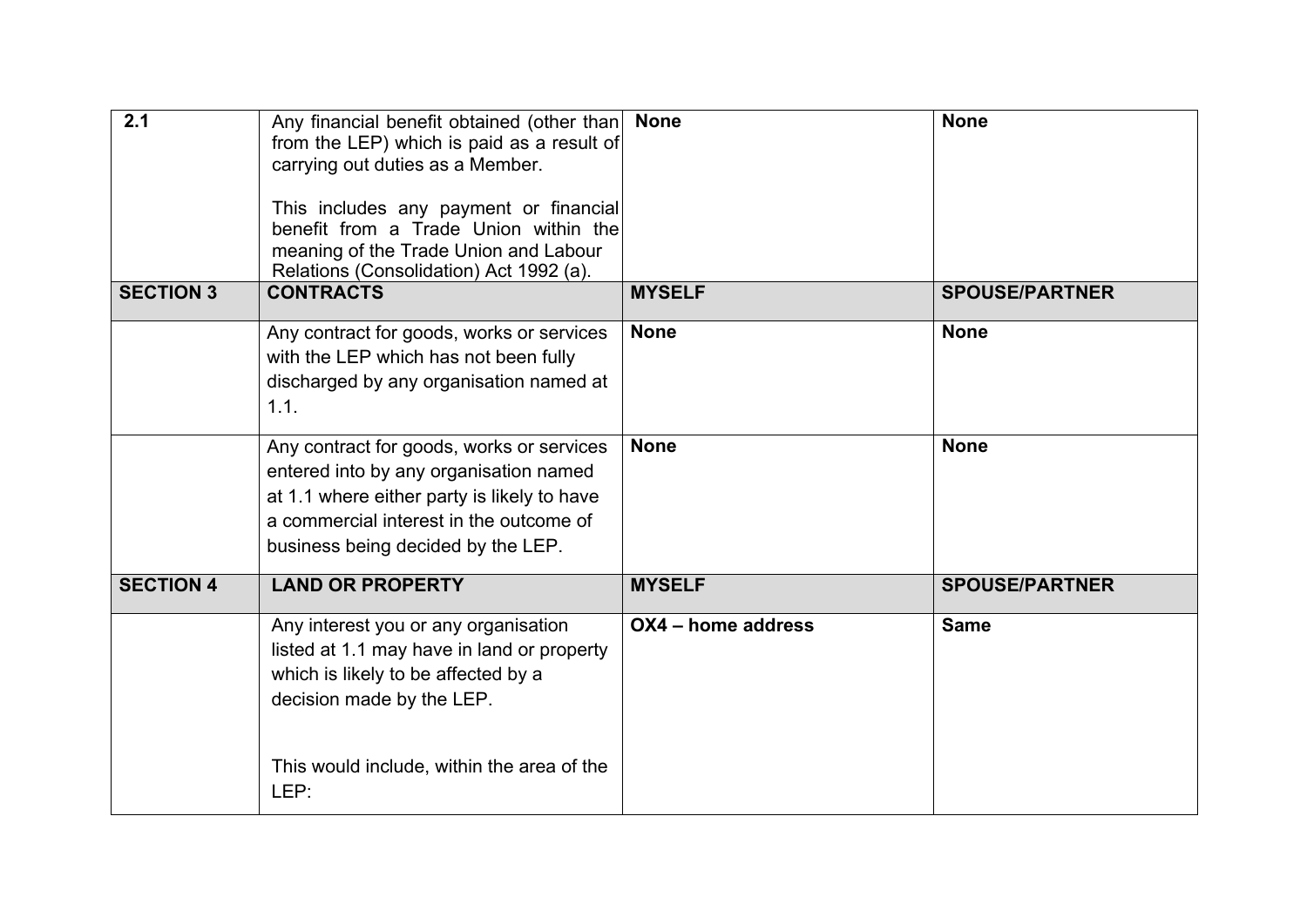|                  | Any interest in any land in the LEP<br>$\circ$<br>areas, including your place(s) of<br>residency                                                                                                                          |               |                       |
|------------------|---------------------------------------------------------------------------------------------------------------------------------------------------------------------------------------------------------------------------|---------------|-----------------------|
|                  | Any tenancy where the landlord is<br>$\circ$<br>the LEP and the tenant is a body in<br>which the relevant person has an<br>interest                                                                                       |               |                       |
|                  | Any licence for a month or longer to<br>$\circ$<br>occupy land owned by the LEP.                                                                                                                                          |               |                       |
|                  | For property interests, please state the<br>first part of the postcode and the Local<br>Authority where the property resides. If<br>you own/lease more than one property in<br>a single postcode area, please state this. |               |                       |
| <b>SECTION 5</b> | <b>SECURITIES</b>                                                                                                                                                                                                         | <b>MYSELF</b> | <b>SPOUSE/PARTNER</b> |
| 5.1              | interest in<br>securities<br>of<br>Any<br>an<br>organisation under 1.1 where: -                                                                                                                                           |               |                       |
|                  | (a) that body (to my knowledge) has a<br>place of business or land in the<br>area of the LEP; and                                                                                                                         | <b>None</b>   | <b>None</b>           |
|                  | (b) either $-$                                                                                                                                                                                                            |               |                       |
|                  | the total nominal value of the<br>(1)<br>securities exceeds £25,000 or one                                                                                                                                                |               |                       |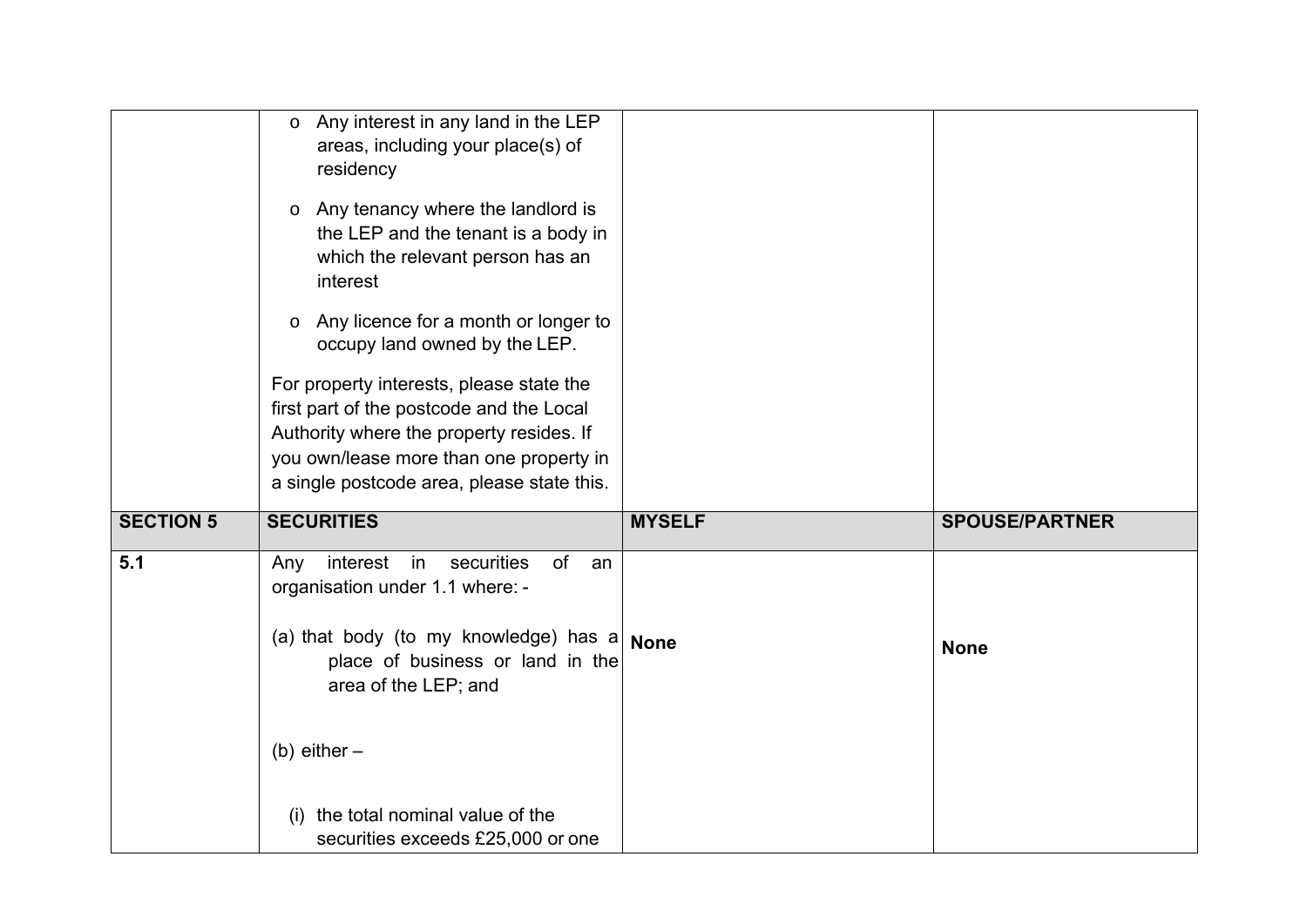|                  | hundredth of the total issued share                                                                                                                                                              |               |                       |
|------------------|--------------------------------------------------------------------------------------------------------------------------------------------------------------------------------------------------|---------------|-----------------------|
|                  | capital of that body; or                                                                                                                                                                         |               |                       |
|                  | (ii) if the share capital of that body is of<br>more than one class, the total<br>nominal value of the shares of any<br>one class in which has an interest<br>exceeds one hundredth of the total |               |                       |
|                  | issued share capital of that class.                                                                                                                                                              |               |                       |
| <b>SECTION 6</b> | <b>GIFTS AND HOSPITALITY</b>                                                                                                                                                                     | <b>MYSELF</b> | <b>SPOUSE/PARTNER</b> |
|                  | Any gifts and/or hospitality received as a None<br>result of membership of the LEP (above)<br>the value of £50).                                                                                 |               | <b>None</b>           |

# **OTHER INTERESTS**

# **Membership of Organisations**

I am a member of, or I am in a position of general control, a trustee of, or participate in the management of:

1. Any body to which I have been appointed or nominated by the LEP:

**None** 

2. Any body exercising functions of a public nature (eg school governing body or another LEP):

None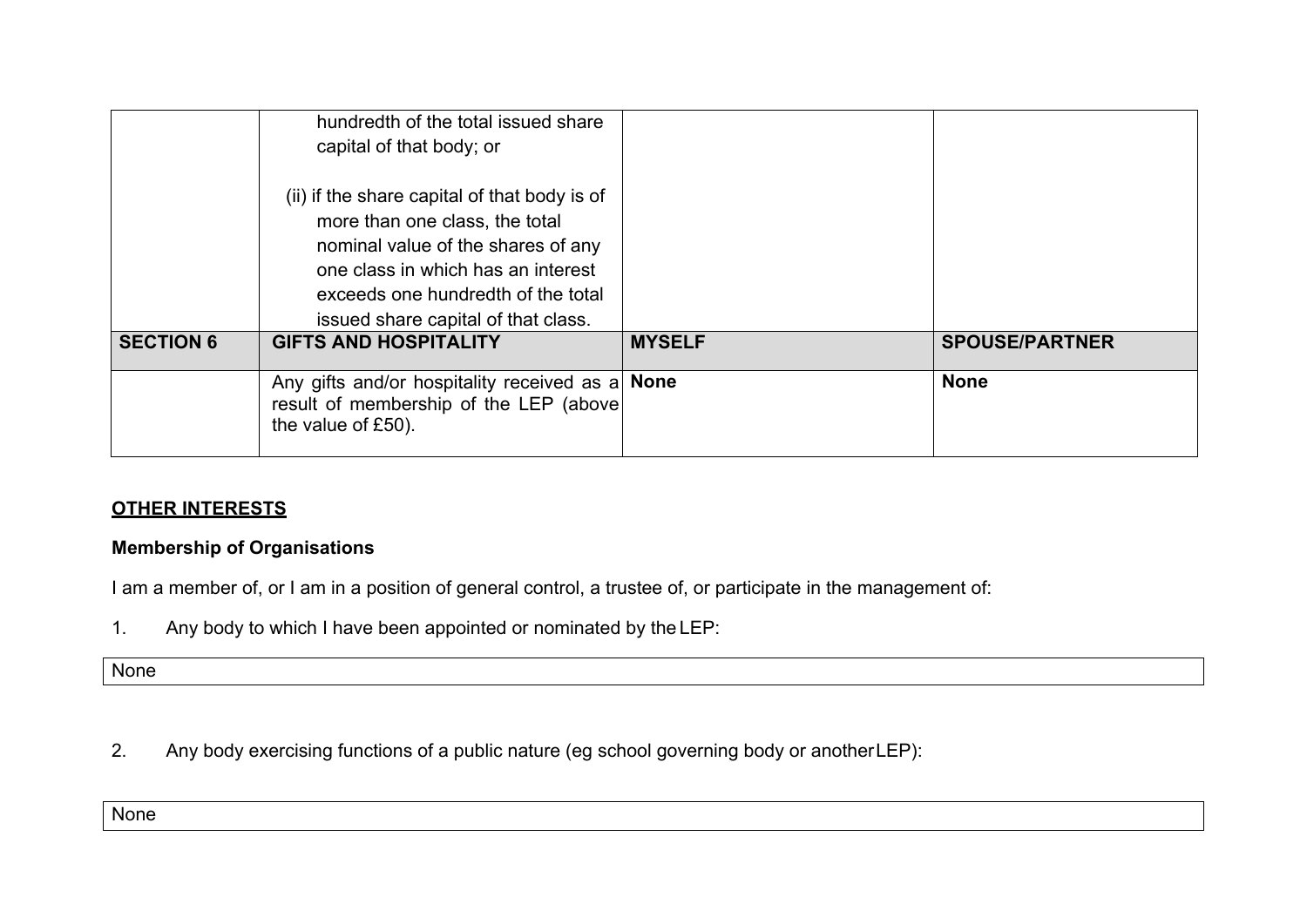3. Any body directed to charitable purposes:

**University of Oxford is a charity** 

4. Any body, one of whose principal purposes includes the influence of public opinion or policy (including any political party or trade union):

5. Any local authority (please state any interests you hold as LA leaders/cabinet members for LA land, resources and the LA's commercial interests):

6. Any other interest which I hold which might reasonably be likely to be perceived as affecting my conduct or influencing my actions in relation to my role.

**Oxford University Innovation Ltd – Board Member (non-remunerated)**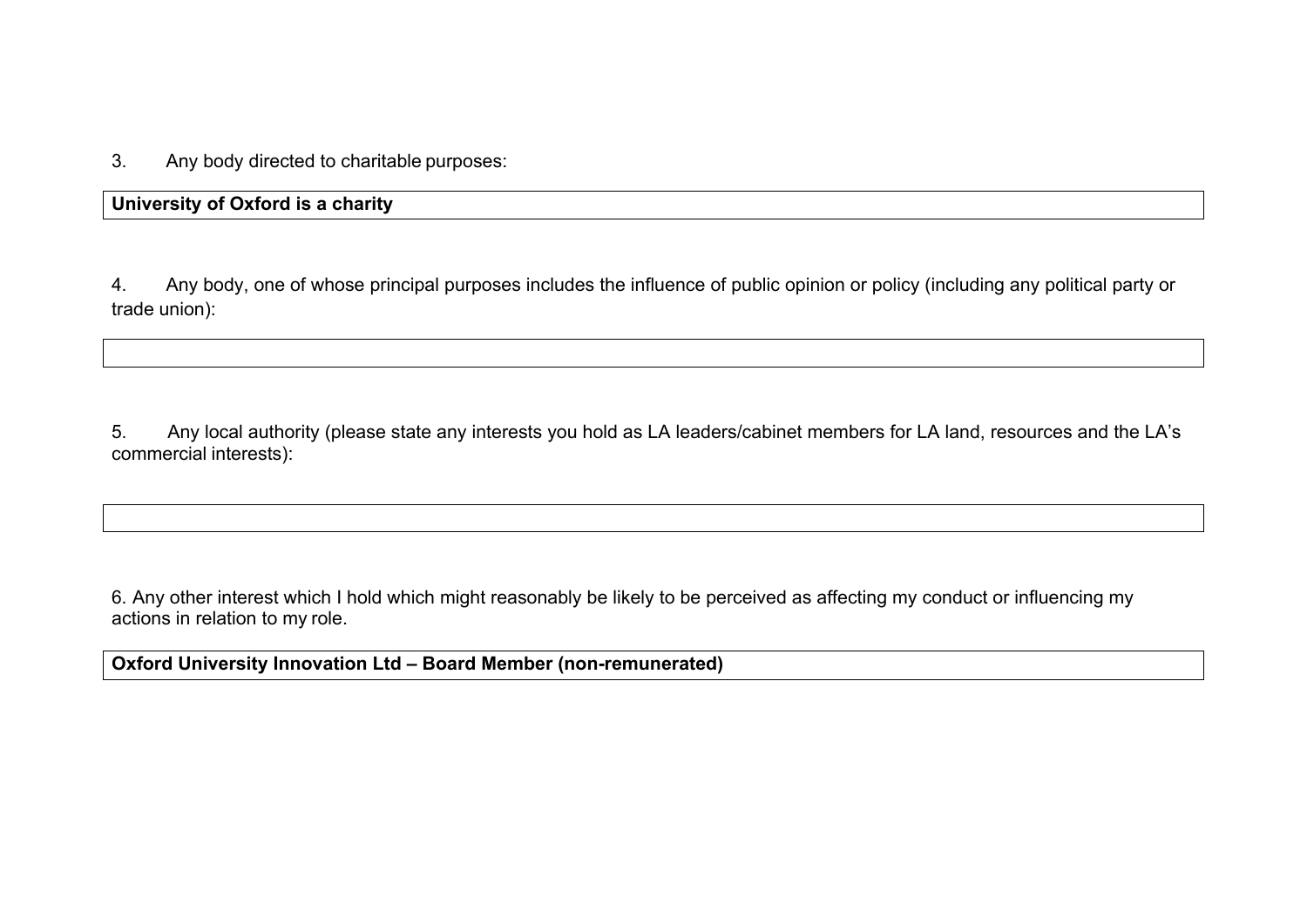## **MEMBER'S DECLARATION AND SIGNATURE**

I confirm that having carried out reasonable investigation, the information given above is a true and accurate record of my relevant interests, given in good faith and to the best of my knowledge;

| <b>Date</b>                                  | 23/04/21               |                                                          |
|----------------------------------------------|------------------------|----------------------------------------------------------|
| <b>Member's Name</b><br>(Capitals – in full) | <b>Patrick S Grant</b> | Patrick Grant<br>Patrick Grant (Jul 9, 2021 15:44 GMT+1) |

#### **RECEIPT BY LEP**

| Date received by the LEP                | Sep 23, 2021                                          |
|-----------------------------------------|-------------------------------------------------------|
| <b>Signature of LEP Chief Executive</b> | NigelTipple<br>NigelTipple (Sep 23, 2021 08:07 GMT+1) |